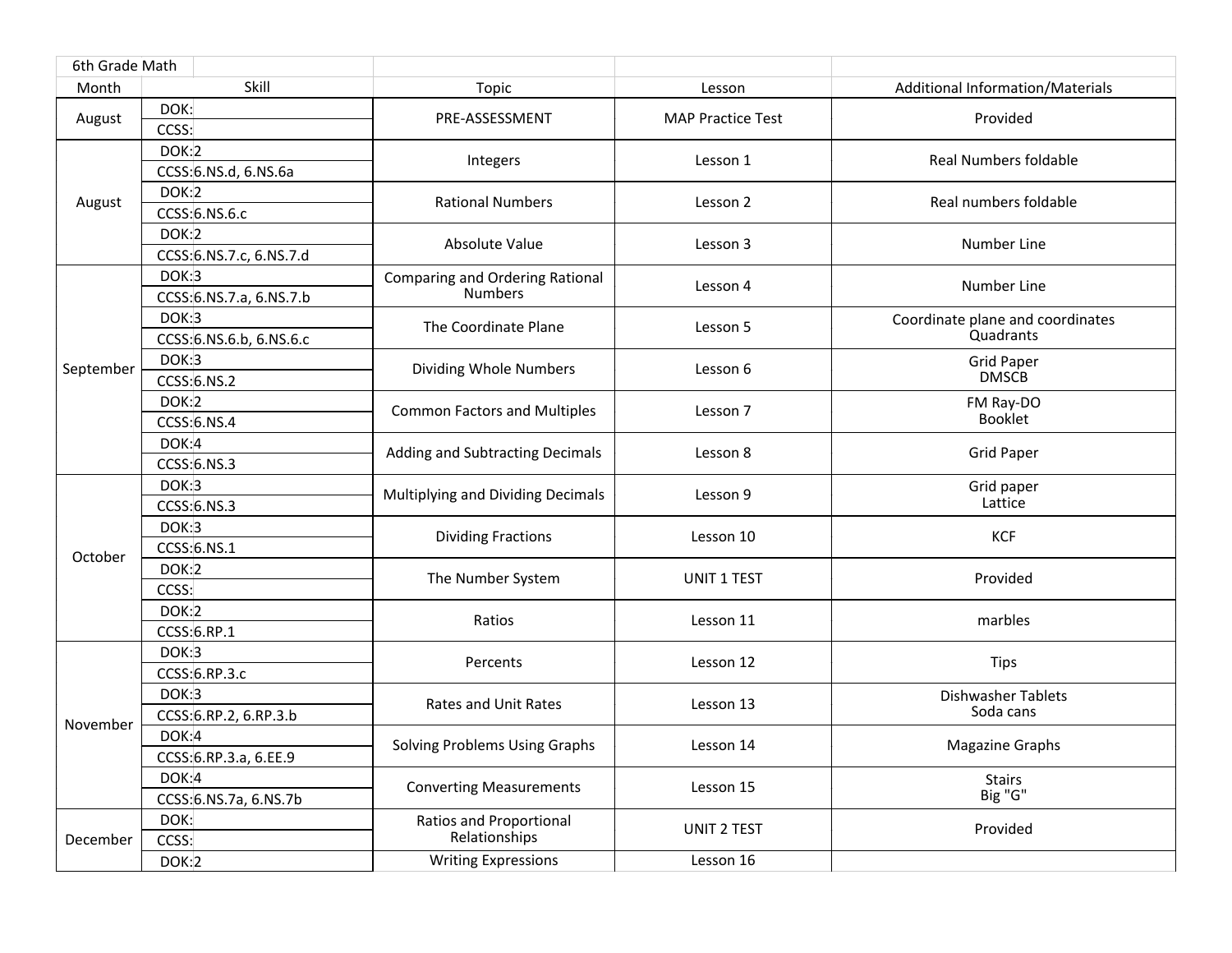|          | CCSS: 6.EE.1, 6.EE.2.a, 6.EE.2.b,<br>6.EE.6   |                                   |                    |                                |
|----------|-----------------------------------------------|-----------------------------------|--------------------|--------------------------------|
|          | DOK:3                                         | <b>Evaluating Expressions</b>     | Lesson 17          | <b>Color Code Expressions</b>  |
|          | CCSS: 6.EE.1, 6.EE.2.c                        |                                   |                    |                                |
|          | DOK:3                                         |                                   |                    | <b>Grid Paper</b>              |
|          | CCSS: 6.NS.4, 6.EE.3, 6.EE.4                  | <b>Equivalent Expressions</b>     | Lesson 18          | Notecards to move around       |
|          | DOK:4                                         | <b>Solving Equations</b>          | Lesson 19          |                                |
|          | CCSS: 6.EE.5, 6.EE.6, 6.EE.7                  |                                   |                    |                                |
|          | DOK:4                                         | Solving Inequalities              | Lesson 20          |                                |
|          | <b>CCSS: 6.EE.5</b>                           |                                   |                    |                                |
|          | DOK:3                                         | Writing Inequalities              | Lesson 21          | <b>Comparison Foldable</b>     |
|          | <b>CCSS: 6.EE.8</b>                           |                                   |                    |                                |
|          | DOK:3                                         | <b>Applying Equations</b>         | Lesson 22          |                                |
| January  | <b>CCSS: 6.EE.9</b>                           |                                   |                    |                                |
|          | DOK:3                                         | <b>Expressions and Equations</b>  | UNIT 3 TEST        | Provided                       |
|          | CCSS:                                         |                                   |                    |                                |
|          | DOK:2                                         | Area of Figures                   | Lesson 23          | Geometric Shapes               |
|          | CCSS:6.G.1                                    |                                   |                    | <b>Grid Paper</b><br>Geoboards |
|          | DOK:3                                         | Volume of Rectangular Prisms      | Lesson 24          | Geo Shapes                     |
|          | CCSS: 6.G.2                                   |                                   |                    | <b>Rubik's Cubes</b>           |
|          | DOK:3                                         | <b>Nets</b>                       | Lesson 25          | Geo Shapes/Nets                |
|          | CCSS: 6.6.4                                   |                                   |                    |                                |
|          | DOK:3                                         | <b>Coordinate Geometry</b>        | Lesson 26          | <b>Grid Paper</b>              |
|          | <b>CCSS:6.NS.8</b>                            |                                   |                    | Coordinate Pictures            |
|          | <b>DOK:2</b>                                  | <b>Drawing Polygons</b>           | Lesson 27          | Rulers, Protractors            |
| February | CCSS: 6.G.3                                   |                                   |                    |                                |
|          | DOK:                                          | Geometry                          | <b>UNIT 4 TEST</b> | Provided                       |
|          | CCSS:                                         |                                   |                    |                                |
|          | DOK:3                                         | <b>Statistical Questions</b>      | Lesson 28          | Students create questions      |
|          | CCSS:6.SP.1                                   |                                   |                    |                                |
|          | DOK:4                                         | <b>Measuring Data Sets</b>        | Lesson 29          | Data Project: Crackers/Cereal  |
|          | CCSS: 6.SP.3, 6.SP.5.c                        |                                   |                    |                                |
|          | DOK:3                                         | <b>Plotting Data Sets</b>         | Lesson 30          |                                |
|          | CCSS: 6.SP.2, 6.SP.4                          |                                   |                    |                                |
| March    | DOK:3                                         | Describing Data Sets              | Lesson 31          |                                |
|          | CCSS: 6.SP.2, 6.SP.5.a, 6.SP.5.b,<br>6.SP.5.d |                                   |                    |                                |
|          | DOK:                                          | <b>Statistics and Probability</b> | <b>UNIT 5 TEST</b> | Provided                       |
|          | CCSS:                                         |                                   |                    |                                |